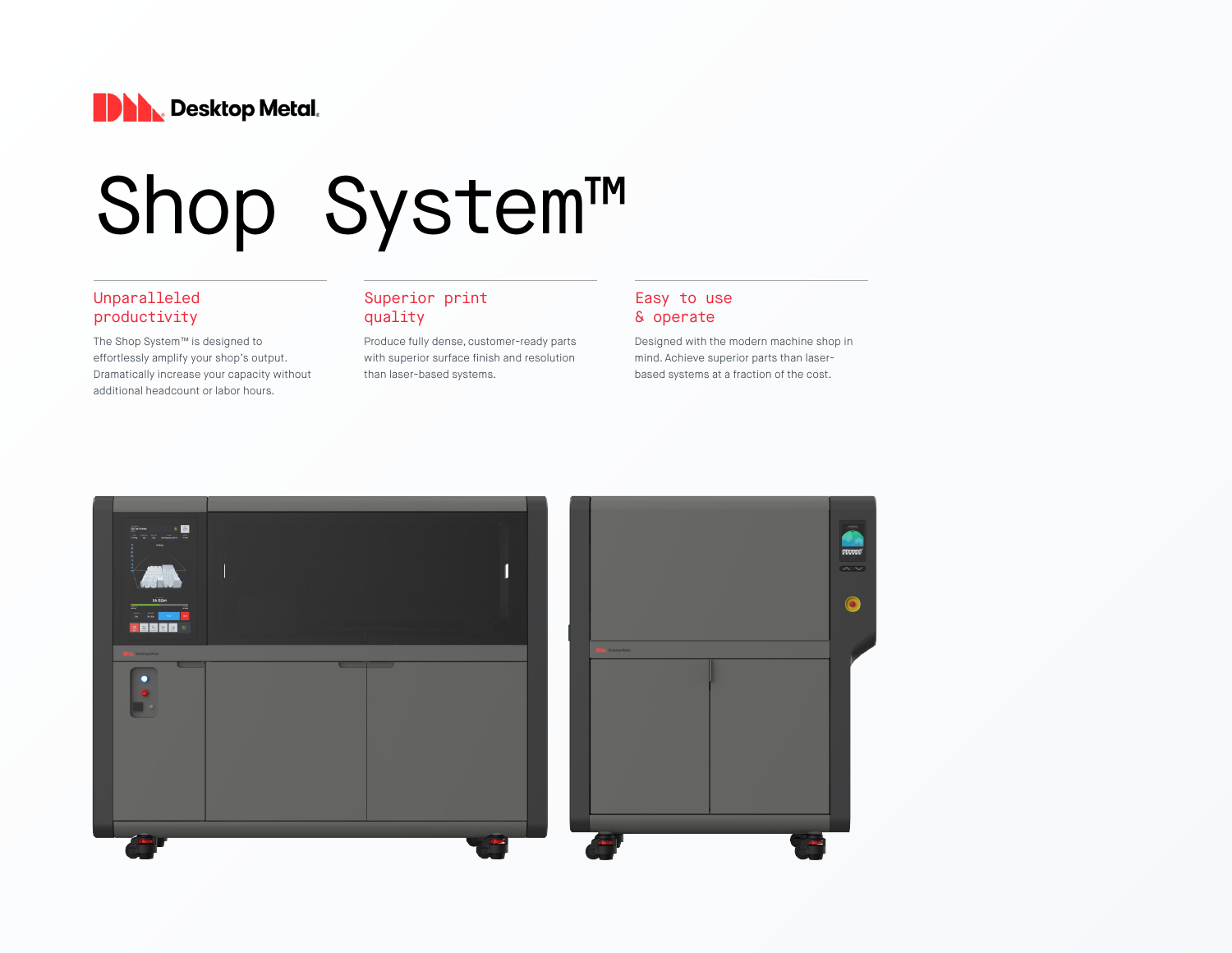Shop System™ introduces high quality binder jetting to an entirely new market of machine shops. Shops can now cost effectively print small end-use metal parts with unparalleled speed and productivity.

The system is compatible with powders from traditional powder metallurgy processes including stainless steels, tool steels, and super alloys. Get started quickly with a turnkey, end-to-end solution. Shop System features Desktop Metal® engineered powders and processing parameters, optimized to deliver exceptional part quality, and ensure

#### Print

During each layer, the printer spreads metal powder across the build bed, and precisely jets a binding agent to bond loose powder and define part geometry. Layer by layer, metal powder and binder is deposited until the entire build volume is packed with bound parts and surrounding loose powder.

Materials Approach

part-to-part repeatability.

#### Depowder

Once an entire build is complete, the build box is removed and placed in a powder station for bulk and fine depowdering—with the help of a hand-held air pick. All loose powders are removed from the parts and recovered via a built-in powder recycling system with powder sieving.

#### Sinter

Depowdered parts are placed onto trays in a shop-safe, high-throughput furnace for batch sintering. With an external gas hookup, temperatures reaching 1400 ºC, and the ability to process high-strength binders, the Shop System™ furnace is able to deliver quality and reliable sintering in a shop-friendly format.

# Shop System™ About Desktop Metal®

Desktop Metal® is accelerating the transformation of manufacturing with end-to-end 3D printing solutions. Founded in 2015 by leaders in advanced manufacturing, metallurgy, and robotics, the company is addressing the unmet challenges of speed, cost, and quality to make 3D printing an essential tool for engineers, designers, and manufacturers around the world.

#### \_Highlights

- Over \$438M in funding
- 200+ engineers, 25 Ph.D.s
- 4 MIT professors (co-founders)
- 100+ patents in process covering 200+ inventions
- Adopted by industrial companies
- 90<sup>+</sup> resellers in 65 countries

#### \_Customers

#### ■ Google

- Milwaukee Tool ■ Alpha Precision
- Ford ■ MIT ■ BMW

■ Nissan ■ Bosch

- Group
	- L3
	- TECT Aerospace
	- MITRE
	- 3M
	- Stanley Black & Decker
- Adidas
- Jade Group
- Christian Tse ■ WEIR Group

■ John Zink Hamworthy

- 
- Applied Materials
- Continental
- US Army
- US Navy
	- US DoD
- Oak Ridge National Laboratory
	- Knight Global
	- The Hebrew Univ. of Jerusalem
	- Lockheed Martin
	- etc.
- 
- Renault
	-
- Toyota
- EATON
- Goodyear
- Protolabs
- INDO-MIM
- 
- TerraPower
	- Owens Corning
	- Medtronic
	- Univ. of Texas at Austin
- Texas A&M Univ.
- Wentworth ■ Politecnico Di
- Milano
- The Univ. of Sheffield
- Wilson Tool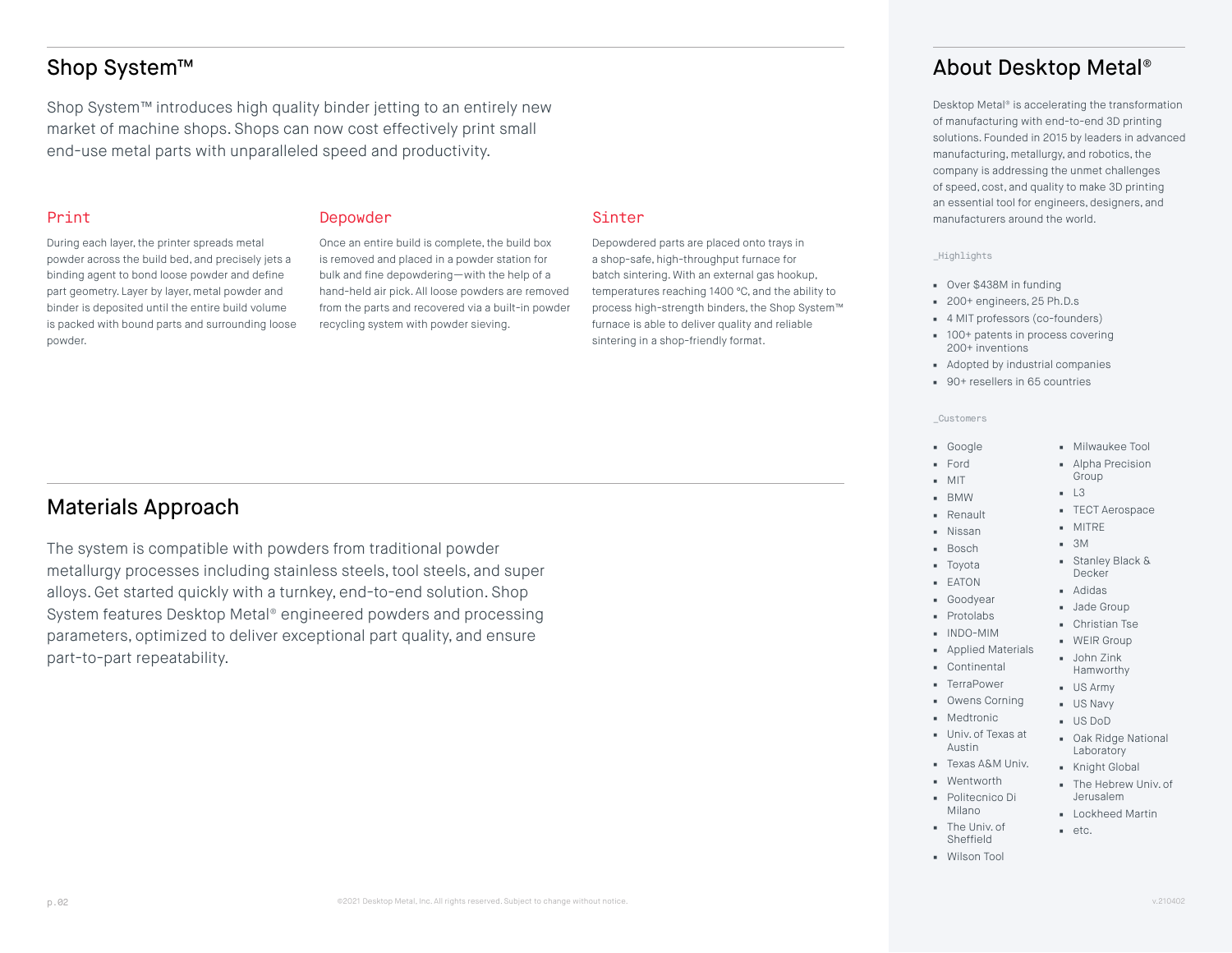Dramatically increase your shop's throughput with the flexibility and speed of the Shop System™. Print hundreds of parts per shift and modify your designs at the press of a button. Utilize the entire build box for a single geometry, or nest various part designs, all within a single print setup.



#### **01** Mixed-volume production of single units

Produce various part geometries simultaneously without the need for multiple machining setups.



#### 02 Batch production of 10s of units/day

Cost effectively produce low volume batches of complex parts due to elimination of tooling and individual machining setups.



#### 03 Mid-volume production of 100s of parts/day

Produce hundreds of near-net shape parts every day with dramatically reduced labor costs and expanded geometric flexibility.

# Use Cases **Configurations** Configurations

The Shop System™ printer comes in four models to enable you to tailor the solution for your needs.

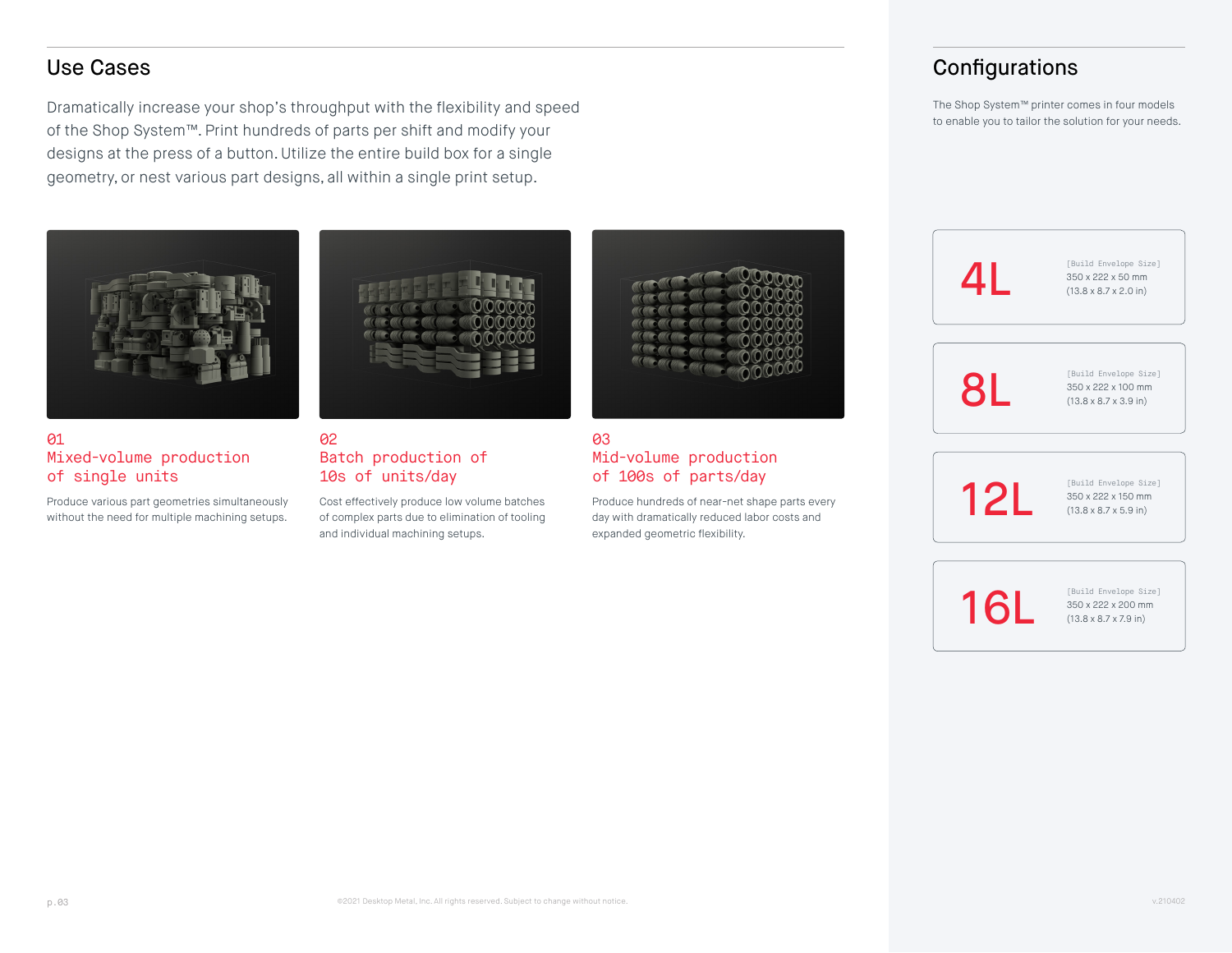# Features



#### **01** High resolution printhead

The Shop System™ features the highest resolution single pass printhead in the market. With 1600x1600 dpi native (33% higher than the nearest competitor), and over 670M drops per second, the Shop System™ delivers high-speed, high-resolution printing.



## 02 Unparalleled productivity

With a high-speed, single-pass print engine, Shop System™ produces high-quality metal parts 10x faster than laser powder bed fusion. Boasting speeds up to 700 cc/hr, the system is capable of producing up to 70 kg of metal parts per day allowing you to print tens to hundreds of near-net shape parts each day.

#### 03 No tooling required

The Shop System™ is a tooling-free manufacturing process. Change over to a new job at the press of a button and process multiple complex jobs simultaneously without the need for custom setups.



#### 04 Adaptive print engine

Users don't have to sacrifice feature detail or resolution for speed. Employing the smallest droplet size on the market (1.2 pL) and automated drop multiplexing up to 6 pL, the Shop System™ achieves superior surface finish, bleed control and rich feature detail at high speed.



#### 05 Simplified post-processing

Parts on the Shop System™ print fully supported in their powder bed, and feature hand-removable sintering setters. Avoid hours of labor machining off support structures typical to laser-based systems and instead achieve customer-ready parts right out of the furnace.



#### 06 End-to-end solution

The Shop System™ contains all pieces of equipment your machine shop needs to begin binder jetting—from print through sintering. With upgradable variable build volume configurations (4L, 8L, 12L, and 16L), the Shop System™ is designed to scale to your shop's throughput.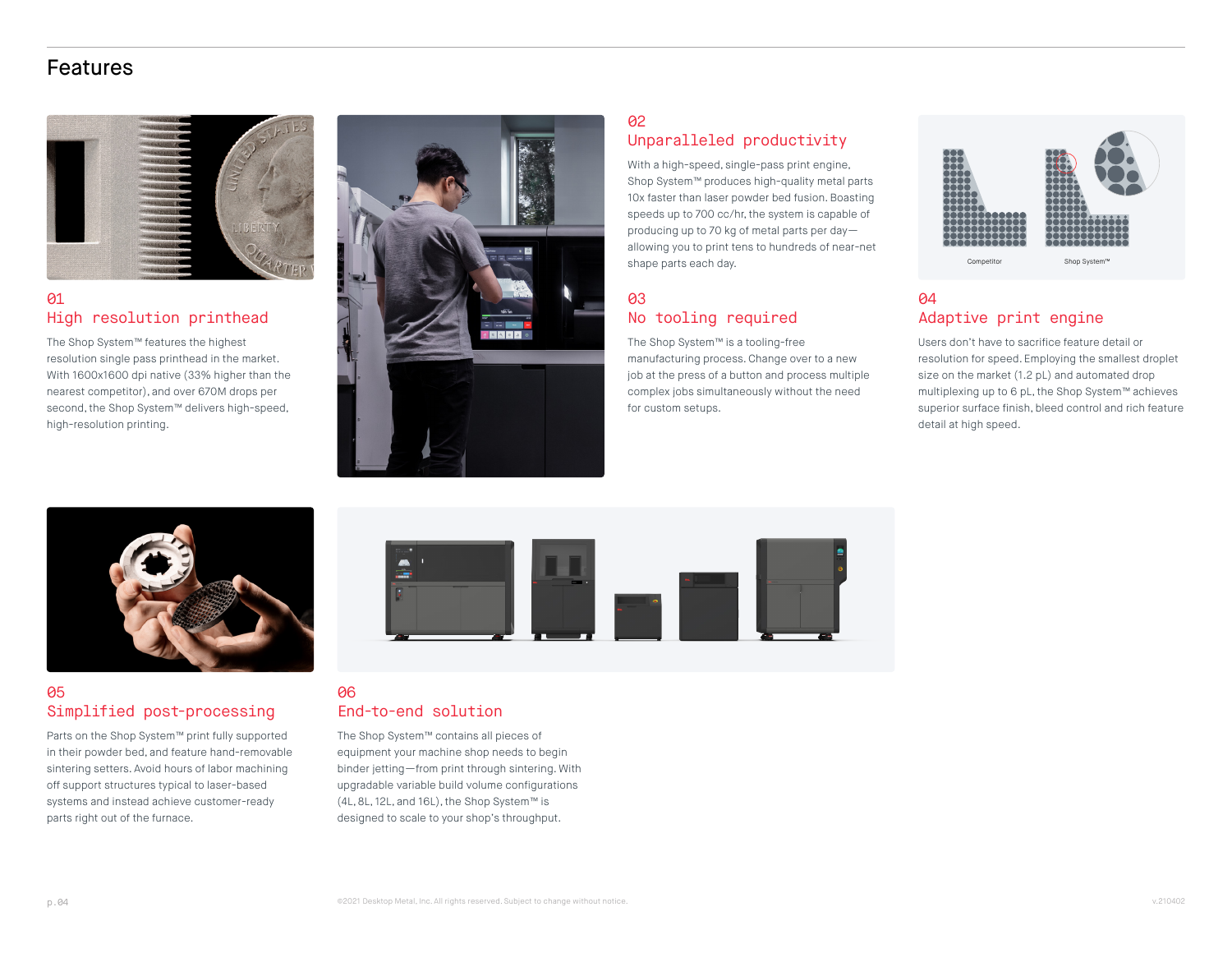\_Impact to Your Business

#### Increase Revenue

#### **01**

#### Make small/medium jobs economical

By reducing the need for high mold tooling and CNC setup costs, the Shop System™ makes it possible to bring in new business that would previously have been "no bid."

#### 02 Free up CNC capacity for new jobs

The ability to print customer-ready, near-net shape parts with the Shop System™ frees CNC capacity to take on more profitable jobs.

#### 03 Produce previously unattainable geometries

With the highest resolution and smallest droplet size on the market, the Shop System™ can achieve assembly consolidation and design optimization beyond what's possible with CNC.

#### **04**

#### Win new business

Lower setup and part costs with the Shop System™ translates to improvements in the part-cost equation, enabling you to win more bids.

#### **05** Print hard to machine metals

The Shop System™ makes it possible to print with many materials that are incompatible with Laser Powder Bed Fusion (LPBF), including refractory metals like Inconel and tool steels such as H13.

#### \_Impact to Your Business Reduce Costs

#### 01

# Eliminate tooling costs

A tooling-free manufacturing process, the Shop System™ prints parts without the need for molds or workholding fixtures. Change jobs at the press of a button, and process multiple complex jobs without the need for custom setups.

#### 04

#### Reduce manufacturing steps/part

Hand-removable sintering setters and the ability to print to near-net shape in a single step enable the Shop System™ to dramatically reduce the number of manufacturing steps per part.

#### 02 Reduce tool wear

Print and sinter parts to near-net shape with the Shop System™, avoiding the need for additional machining and reducing tool wear.

## 03 Reduce job setup costs

The Shop System™ can dramatically reduce your setup time. Regardless of complexity, entire builds can be set up in 1-2 hours, compared to hours/ geometry for CNC.

#### 05 Reduce labor cost/part

Produce tens to hundreds of customer-ready parts right out of the Shop System™'s furnace, allowing machinist hours to be reserved for refining critical features.